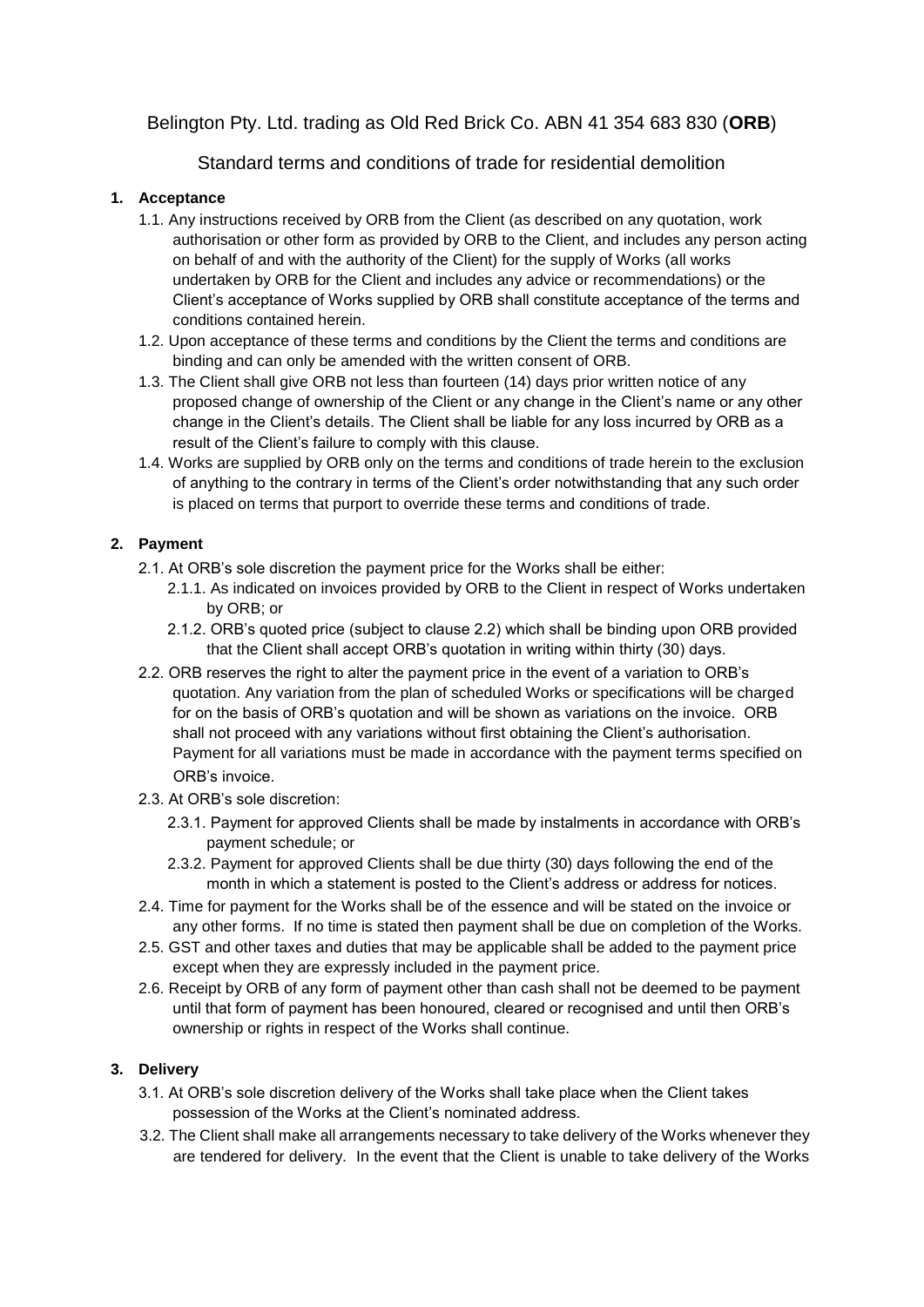as arranged then ORB shall be entitled to charge a reasonable fee for a cancelled delivery or redelivery.

- 3.3. ORB may deliver the Works by separate instalments. Each separate instalment shall be invoiced and paid for in accordance with the provisions in these terms and conditions.
- 3.4. The failure of ORB to deliver shall not entitle either party to treat this contract as repudiated.
- 3.5. ORB shall not be liable for any loss or damage whatsoever due to failure by ORB to deliver the Works (or any of them) promptly or at all where due to circumstances beyond the control of ORB.

### **4. Risk**

- 4.1. If any of the surrounding areas, structures, items or services that are to remain unharmed are damaged or destroyed prior to completion of the Works, ORB is entitled to receive all insurance proceeds payable. This shall apply whether or not the payment price has become payable under this agreement. The production of these terms and conditions by ORB is sufficient evidence of ORB's rights to receive the insurance proceeds without the need for any person dealing with ORB to make further enquiries.
- 4.2. The Client acknowledges that once the site is handed over to ORB that:
	- 4.2.1. They shall have no claim whatsoever to any materials remaining at the site unless specifically agreed in writing; and
	- 4.2.2. That unless such an agreement is in place ORB shall not be liable to compensate the Client for any materials left at the site.
- 4.3. Finishes, levels and contours of the site are limited to natural levels and are not to site plan or earth work specifications.
- 4.4. Whilst every care is taken to prevent any damage to the Client's property and the property of any third party/s, no liability is accepted for any damage that may occur whilst undertaking Works under the instruction of the Client or the Client's agent.
- 4.5. Whilst care is taken when trees and buildings are removed, no liability is accepted for any damage to fences, services or neighbouring properties.
- 4.6. ORB shall not be liable for any loss or damage caused in accessing the site beyond the reasonable control of ORB (including, without limitation, damage to pathways, driveways and concreted or paved or grassed areas).

### **5. On Site Works**

- 5.1. Prior to ORB commencing any Works the Client must ensure that:
	- 5.1.1. ORB have been advised in writing of the precise location of all underground services on the site and the same have been clearly marked in high visibility spray paint. The underground mains and services the Client must identify include, but are not limited to, electrical services, gas services, sewer services, pumping services, sewer connections, sewer sludge mains, water mains, irrigation pipes, telephone cables, fibre optic cables, oil pumping mains, and any other services that may be on site;
	- 5.1.2. The relevant council approval for the site Works has been granted;
	- 5.1.3. Any gas connections to the site have been cut off at the street and not simply disconnected at the gas meter;
	- 5.1.4. Any electricity connections to the site have been disconnected by SA Power Networks;
	- 5.1.5. Any water service to the site remains connected as ORB requires the use of water for dust and debris control while undertaking the Works;
	- 5.1.6. Any possessions, fittings or fixtures that are to be retained by the Client have been removed from the site;
	- 5.1.7. ORB have been notified in writing of any structure, item or tree that is to remain on site;
	- 5.1.8. Owners of adjoining properties have been given reasonable notice of the commencement of the Works and of the potential for increased noise, traffic and dust.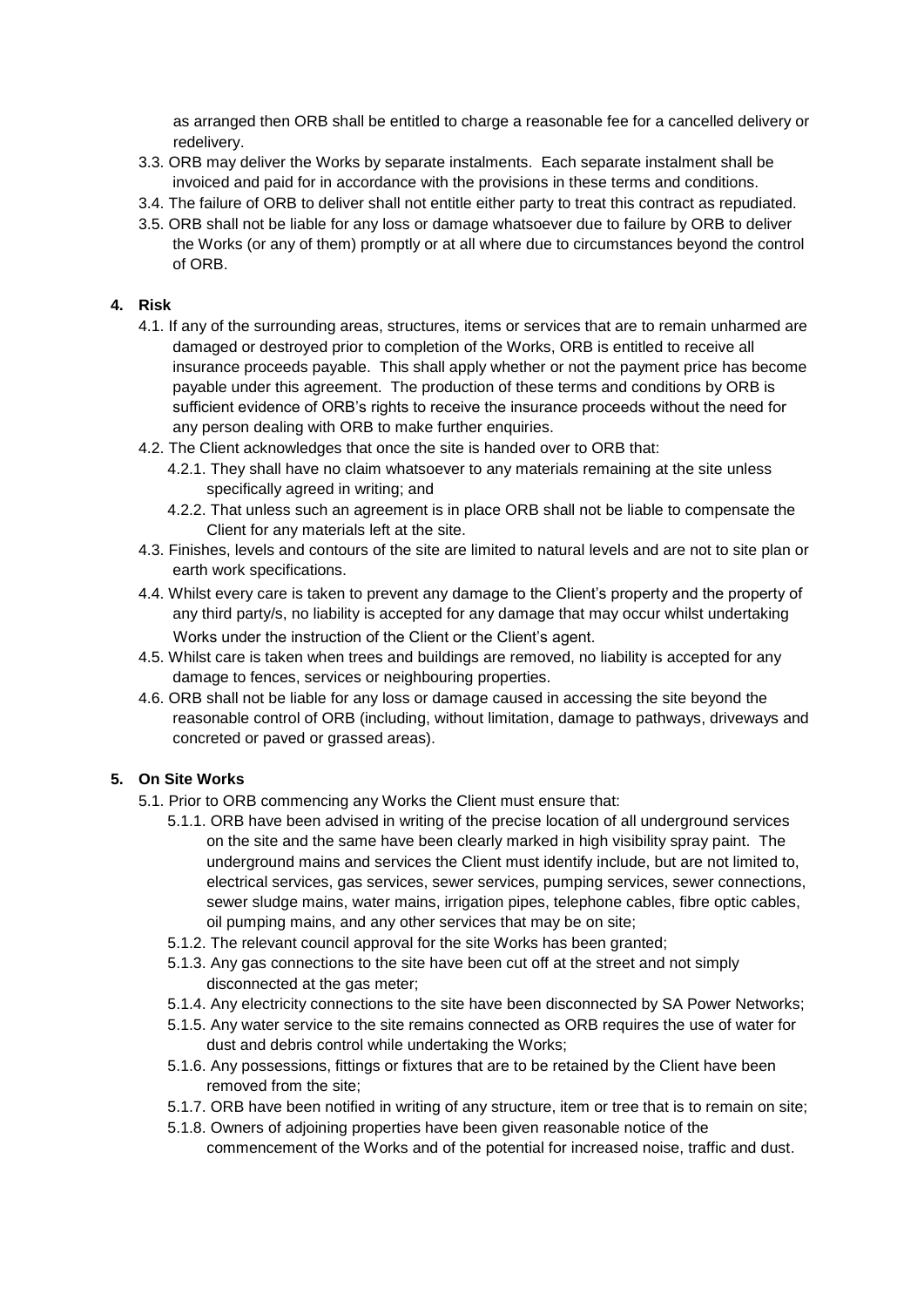5.2. Whilst ORB will take all care to avoid damage to any underground services the Client agrees to indemnify ORB in respect of all and any liability claims, loss, damage, costs and fines as a result of damage to services not precisely located and notified as per clause 5.1.1.

## **6. Asbestos/Hazardous Materials**

- 6.1. Prior to ORB commencing any Works, the Client must advise ORB of the precise location of all known asbestos/hazardous materials on the site and clearly mark the same. Removal from the site and the disposal of asbestos/hazardous materials shall at all times be the Client's responsibility unless otherwise agreed in writing.
- 6.2. In the event that ORB discovers asbestos/hazardous materials whilst undertaking any Works ORB shall immediately advise the Client of the same and shall be entitled to suspend the Works pending a risk assessment in relation to those materials. The Client shall be liable for all additional costs (howsoever arising) incurred by ORB as a result of the discovery of asbestos/hazardous materials or any suspension of works in relation thereto.
- 6.3. Where ORB agrees to remove any asbestos/hazardous materials on the Client's behalf then the Client shall be liable for all costs incurred by ORB in the removal and disposal of those materials.
- 6.4. Both the Client and ORB agree that they will at all times ensure that they comply with the provisions of all statutes, regulations and bylaws of government, local and other public authorities that may be applicable to the Works, including occupational health and safety laws relating to building/construction sites, and any other relevant safety standards or legislation, particularly those in relation to asbestos/hazardous materials and the safe removal and disposal of same.

## **7. Errors and Omissions**

- 7.1. The Client shall inspect the premises on completion and shall within forty eight (48) hours of completion notify ORB of any alleged defect, errors, omissions or failure to comply with the agreed Works to be undertaken or quote. The Client shall afford ORB an opportunity to inspect the Works within a reasonable time following delivery if the Client reasonably believes the Works are defective in any way. If the Client fails to comply with this provision, the Works shall be conclusively presumed to be in accordance with these terms and conditions and free from any defect or damage.
- 7.2. For defective Works, which ORB has agreed in writing that the Client is entitled to reject, ORB's liability is limited to (at ORB's discretion) rectifying the Works, except where the Client has acquired Works as a consumer within the meaning of the *Competition and Consumer Act 2010* (Cth) or the *Fair Trading Act 1987* (SA), and is therefore also entitled to, at the consumer's discretion, either a refund of the agreed cost of the particular part of the Works, or rectification of the Works.
- 7.3. Nothing in this agreement is intended to have the effect of contracting out of any applicable provisions of the *Competition and Consumer Act 2010* (Cth) or the *Fair Trading Act 1987*  (SA) except to the extent permitted by those Acts where applicable.

# **8. Client's Disclaimer**

8.1. The Client hereby disclaims any right to rescind, or cancel the contract with ORB or to sue for damages or to claim restitution arising out of any misrepresentation made to the Client by ORB and the Client acknowledges that the Works are bought relying solely upon the Client's skill and judgment.

### **9. Default and Consequences of Default**

9.1. Interest on overdue invoices shall accrue daily from the date when payment becomes due, until the date of payment, at a rate of two and a half percent (2.5%) per calendar month (and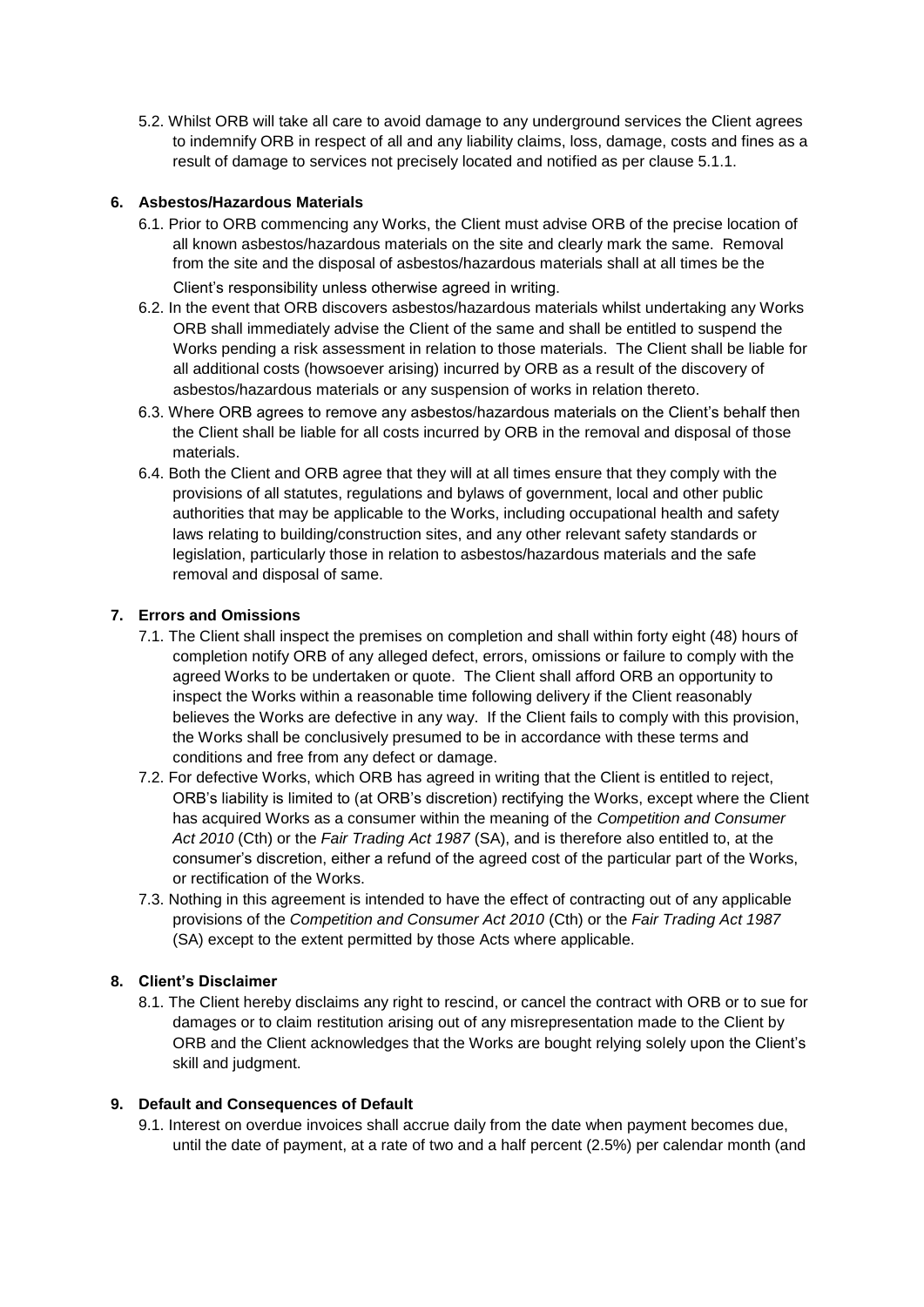at ORB's sole discretion such interest shall compound monthly at such a rate) after as well as before any judgment.

- 9.2. In the event that the Client's payment is dishonoured for any reason the Client shall be liable for any dishonour fees incurred by ORB.
- 9.3. If the Client defaults in payment of any invoice when due, the Client shall indemnify ORB from and against all costs and disbursements incurred by ORB in pursuing the debt including legal costs on a solicitor and own client basis and ORB's collection agency costs.
- 9.4. Without prejudice to any other remedies ORB may have, if at any time the Client is in breach of any obligation (including those relating to payment), ORB may suspend or terminate the supply of Works to the Client and any of its other obligations under these terms and conditions. ORB will not be liable to the Client for any loss or damage the Client suffers because ORB has exercised its rights under this clause.
- 9.5. Without prejudice to ORB's other remedies at law ORB shall be entitled to cancel all or any part of any order of the Client which remains unfulfilled and all amounts owing to ORB shall, whether or not due for payment, become immediately payable in the event that:
	- 9.5.1. Any money payable to ORB becomes overdue, or in ORB's opinion the Client will be unable to meet its payments as they fall due; or
	- 9.5.2. The Client becomes insolvent, convenes a meeting with its creditors or proposes or enters into an arrangement with creditors, or makes an assignment for the benefit of its creditors; or
	- 9.5.3. A receiver, manager, liquidator (provisional or otherwise) or similar person is appointed in respect of the Client or any asset of the Client.

## **10. Cancellation**

- 10.1. ORB may cancel any contract to which these terms and conditions apply or cancel the supply of Works at any time before the Works are due to commence. On giving such notice ORB shall repay to the Client any sums paid in respect of the payment price. ORB shall not be liable for any loss or damage whatsoever arising from any cancellation.
- 10.2. In the event that the Client cancels delivery of the Works the Client shall be liable for any loss incurred by ORB (including but not limited to any loss of future earnings) up to the time of cancellation.

# **11.** *Privacy Act 1988* **(Cth)**

- 11.1. The Client agrees for ORB to obtain personal credit information about the Client from a credit reporting body in relation to credit provided by ORB.
- 11.2. The Client agrees that ORB may exchange information about the Client with those credit providers either named as trade referees by the Client or named by a credit reporting body for the following purposes:
	- 11.2.1. To assess an application by the Client; or
	- 11.2.2. To notify other credit providers of a default by the Client; or
	- 11.2.3. To exchange information with other credit providers as to the status of the Client's credit account, where the Client is in default with other credit providers; or
	- 11.2.4. To assess the credit worthiness of the Client.
- 11.3. The Client consents to ORB being provided with credit information by a credit reporting body in order to collect overdue payment on commercial credit.
- 11.4. The Client agrees that personal credit information provided may be used and retained by ORB for the following purposes and for other purposes as shall be agreed between the Client and ORB or required by law from time to time: 11.4.1. Provision of Works; or

11.4.2. Marketing of Works by ORB, its agents or distributors in relation to the Works; or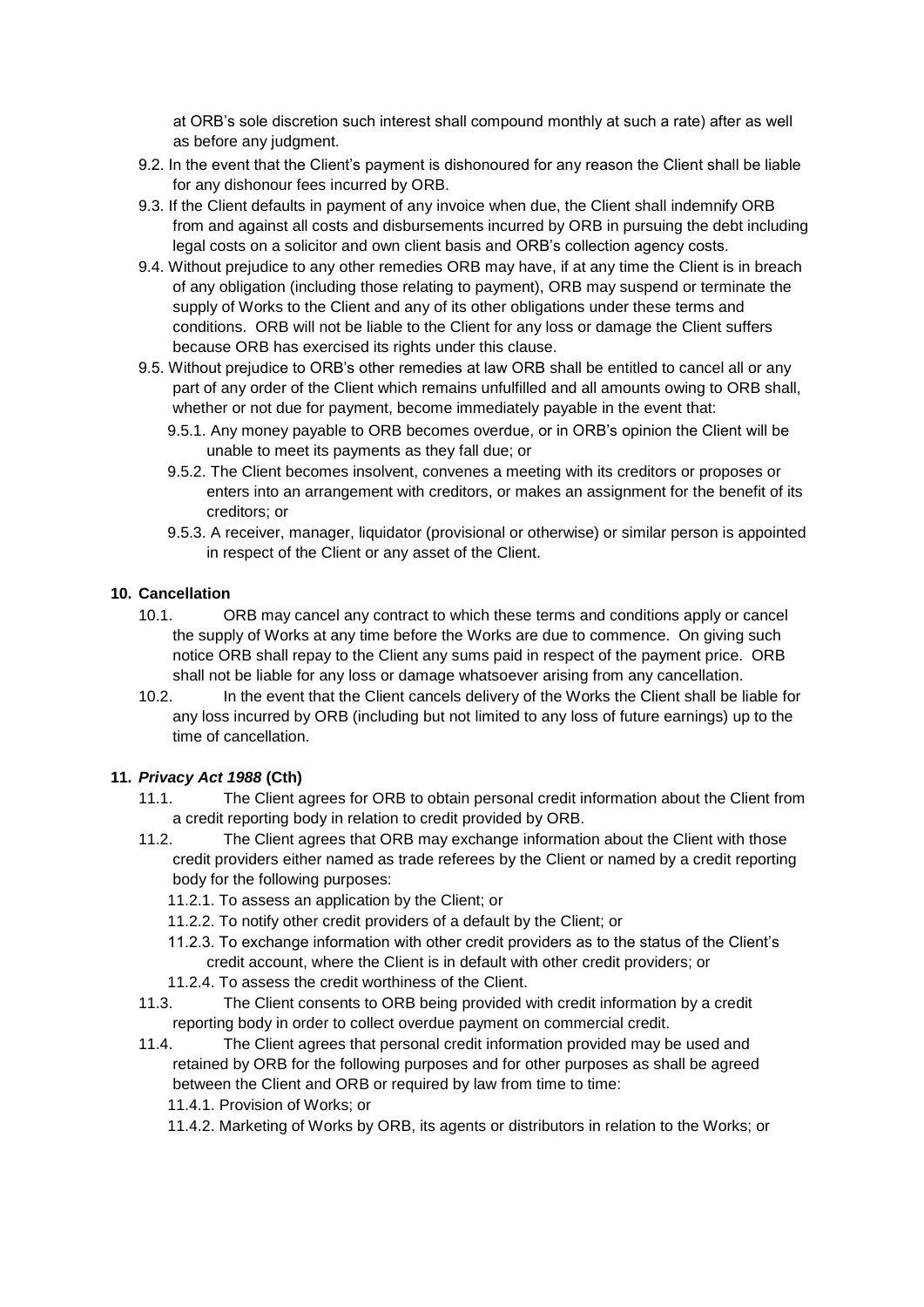- 11.4.3. Analysing, verifying or checking the Client's credit, payment or status in relation to provision of Works; or
- 11.4.4. Processing of any payment instructions, direct debit facilities or credit facilities requested by the Client; or
- 11.4.5. Enabling the daily operation of the Client's account or the collection of amounts outstanding in the Client's account in relation to the Works.
- 11.5. ORB may give information about the Client to a credit reporting body for the following purposes:
	- 11.5.1. To obtain credit information about the Client; or
	- 11.5.2. To allow the credit reporting body to provide other credit providers with credit information to assess the Client's credit worthiness.

### **12.** *Building and Construction Industry Security of Payment Act 2009* **(SA)**

- 12.1. At ORB's sole discretion, if there are any disputes or claims for unpaid goods or Works then the provisions of the *Building and Construction Industry Security of Payment Act 2009* (SA) may apply.
- 12.2. Nothing in this agreement is intended to have the effect of contracting out of any applicable provisions of the *Building and Construction Industry Security of Payment Act 2009* (SA), except to the extent permitted by the Act where applicable.

## **13. Miscellaneous**

- 13.1. If any provision of these terms and conditions is invalid, void, illegal or unenforceable, the validity, existence, legality and enforceability of the remaining provisions shall not be affected, prejudiced or impaired.
- 13.2. These terms and conditions and any contract to which they apply shall be governed by the laws of South Australia and are subject to the jurisdiction of the courts of South Australia.
- 13.3. ORB shall be under no liability whatsoever to the Client for any indirect or consequential loss or expense (including loss of profit) suffered by the Client arising out of a breach by ORB of these terms and conditions.
- 13.4. In the event of any breach of this contract by ORB the remedies of the Client shall be limited to damages which under no circumstances shall exceed the payment price of the Works.
- 13.5. The Client shall not be entitled to set off against, or deduct from the payment price, any sums owed or claimed to be owed to the Client by ORB nor to withhold payment of any invoice because part of that invoice is in dispute.
- 13.6. ORB may license or sub-contract all or any part of its rights or obligations without the Client's consent.
- 13.7. ORB reserves the right to review these terms and conditions at any time. If, following any such review, there is to be any change to these terms and conditions, then that change will take effect from the date on which ORB notifies the Client of such change.
- 13.8. Neither party shall be liable for any default due to any act of God, war, terrorism, strike, lock-out, industrial action, fire, flood or storm or other event beyond the reasonable control of either party.
- 13.9. The failure by ORB to enforce any provision of these terms and conditions shall not be treated as a waiver of that provision, nor shall if affect ORB's right to subsequently enforce that provision.